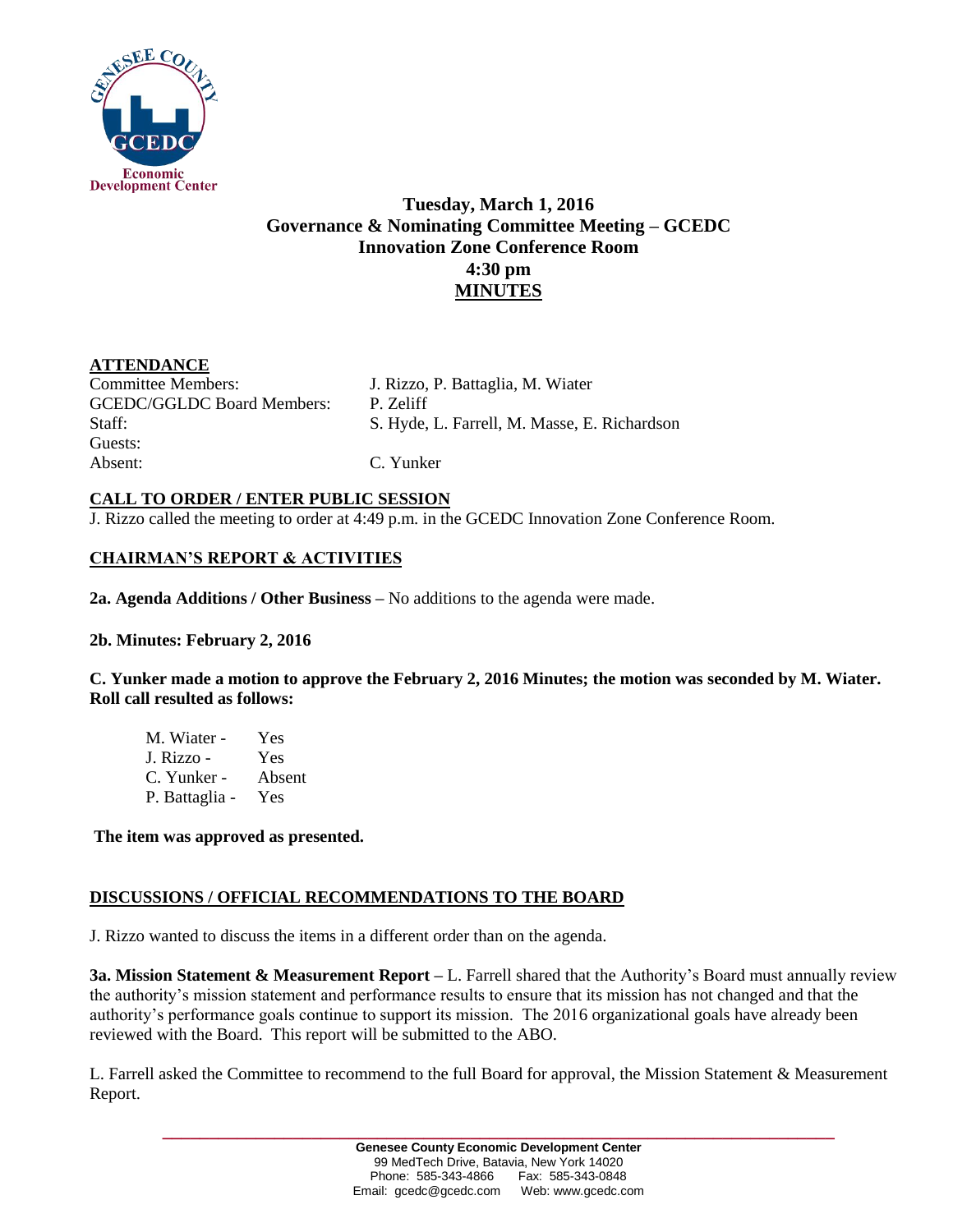**P. Battaglia made a motion to recommend the Mission Statement & Measurement Report; the motion was seconded by M. Wiater. Roll call resulted as follows:**

| M. Wiater -    | Yes    |
|----------------|--------|
| J. Rizzo -     | Yes    |
| C. Yunker -    | Absent |
| P. Battaglia - | Yes    |

#### **The item was approved as presented.**

**3b. Authority Self – Evaluation of Prior Year Performance -** L. Farrell shared that Public Authorities are required to perform a self-evaluation of prior year's goals/measurements annually. These have previously been reviewed by the Board and are formalized here. This report will be submitted to the ABO.

L. Farrell asked the Committee to recommend to the full Board for approval, the Authority Self-Evaluation of Prior Year Performance.

**P. Battaglia made a motion to recommend the Authority Self-Evaluation of Prior Year Performance; the motion was seconded by M. Wiater. Roll call resulted as follows:**

| M. Wiater -    | Yes    |
|----------------|--------|
| J. Rizzo -     | Yes    |
| C. Yunker -    | Absent |
| P. Battaglia - | Yes    |

#### **The item was approved as presented.**

**3e. Code of Ethics –** M. Masse shared that Harris Beach has drafted a generic letter that they would like to send to the Office of the New York State Comptroller stating that they represent an IDA and are requesting a legal opinion as to whether the two different fact patterns would constitute a prohibited conflict of interest pursuant to section 801 of the General Municipal Law (GML). Harris Beach is looking for any feedback from the Committee before mailing the request.

J. Rizzo asked the Committee members to review the draft and give any feedback to Mark or Lezlie by Thursday.

**3d. Cancelling of PILOT Process –** M. Masse shared that at the last meeting, the Committee discussed the cancellation of PILOTs and the process involved. He reached out to County Real Property which stated that in essence, if you cancel a PILOT after March 1<sup>st</sup>, the company would pay the normal PILOT payment for the upcoming tax cycle and then would make up the difference in following year. The property would go back on the taxable side of the tax rolls, they would recalculate and reassess the property and re-levy the property the following year. Based on this information, the cancellation of a PILOT before or after March 1<sup>st</sup> is irrelevant.

J. Rizzo shared that the Committee can conclude that there is no reason for the Agency to change the dates that project information is collected and reviewed with the Board.

**3c. Board Self – Evaluation Results –** P. Battaglia shared that he has received self-evaluation forms from 5 of the 7 Board members so far. He pointed out that there are a few areas that could use some improvement. The timeliness of receiving materials and adequate opportunity to discuss items prior to a decision being made is one area that could use some improvement. This self-evaluation is a tool that the Board and Staff can use constructively so that we can make positive changes for the future instead of just doing it because it is required by the Authorities Budget Office. He will

**\_\_\_\_\_\_\_\_\_\_\_\_\_\_\_\_\_\_\_\_\_\_\_\_\_\_\_\_\_\_\_\_\_\_\_\_\_\_\_\_\_\_\_\_\_\_\_\_\_\_\_\_\_\_\_\_\_\_\_\_\_\_\_\_\_\_\_\_\_\_\_\_**